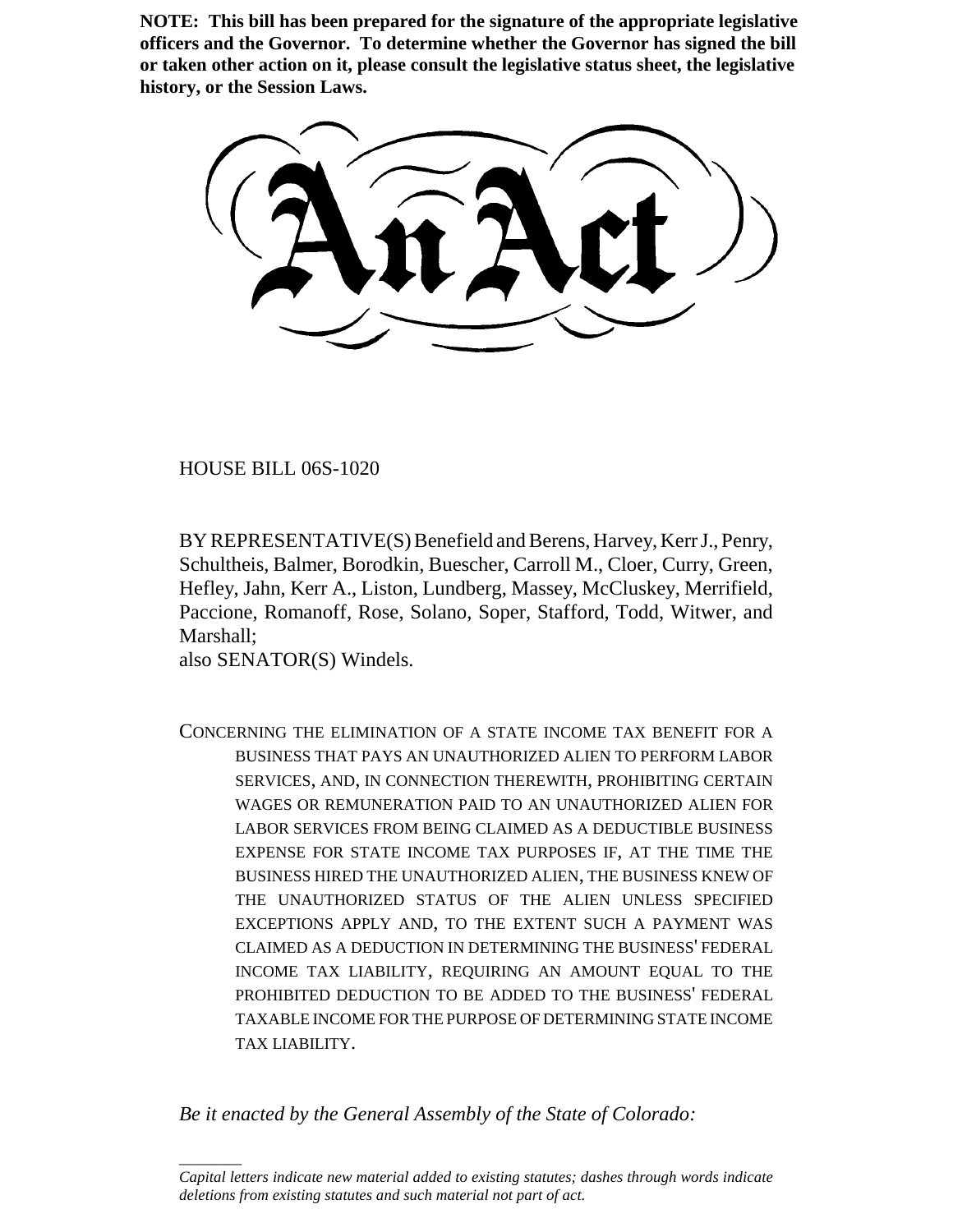**SECTION 1.** 39-22-104 (3), Colorado Revised Statutes, is amended BY THE ADDITION OF A NEW PARAGRAPH to read:

**39-22-104. Income tax imposed on individuals, estates, and trusts - single rate - definitions.** (3) There shall be added to the federal taxable income:

(i) AN AMOUNT EQUAL TO A BUSINESS EXPENSE FOR LABOR SERVICES THAT IS DEDUCTED PURSUANT TO SECTION 162 (a) (1) OF THE INTERNAL REVENUE CODE BUT THAT IS PROHIBITED FROM BEING CLAIMED AS A DEDUCTIBLE BUSINESS EXPENSE FOR STATE INCOME TAX PURPOSES PURSUANT TO SECTION 39-22-529.

**SECTION 2.** 39-22-304 (2), Colorado Revised Statutes, is amended BY THE ADDITION OF A NEW PARAGRAPH to read:

**39-22-304. Net income of corporation.** (2) There shall be added to federal taxable income:

(h) AN AMOUNT EQUAL TO A BUSINESS EXPENSE FOR LABOR SERVICES THAT IS DEDUCTED PURSUANT TO SECTION 162 (a) (1) OF THE INTERNAL REVENUE CODE BUT THAT IS PROHIBITED FROM BEING CLAIMED AS A DEDUCTIBLE BUSINESS EXPENSE FOR STATE INCOME TAX PURPOSES PURSUANT TO SECTION 39-22-529.

**SECTION 3.** Part 5 of article 22 of title 39, Colorado Revised Statutes, is amended BY THE ADDITION OF A NEW SECTION to read:

**39-22-529. Business expense deduction - labor services unauthorized alien - definitions.** (1) AS USED IN THIS SECTION, UNLESS THE CONTEXT OTHERWISE REQUIRES:

(a) "LABOR SERVICES" MEANS THE PHYSICAL PERFORMANCE OF SERVICES IN THIS STATE.

(b) "UNAUTHORIZED ALIEN" SHALL HAVE THE SAME MEANING AS SET FORTH IN 8 U.S.C. SEC. 1324a (h) (3), AS AMENDED.

(2) ON OR AFTER JANUARY 1, 2008, NO WAGES OR REMUNERATION FOR LABOR SERVICES PAID TO AN UNAUTHORIZED ALIEN OF SIX HUNDRED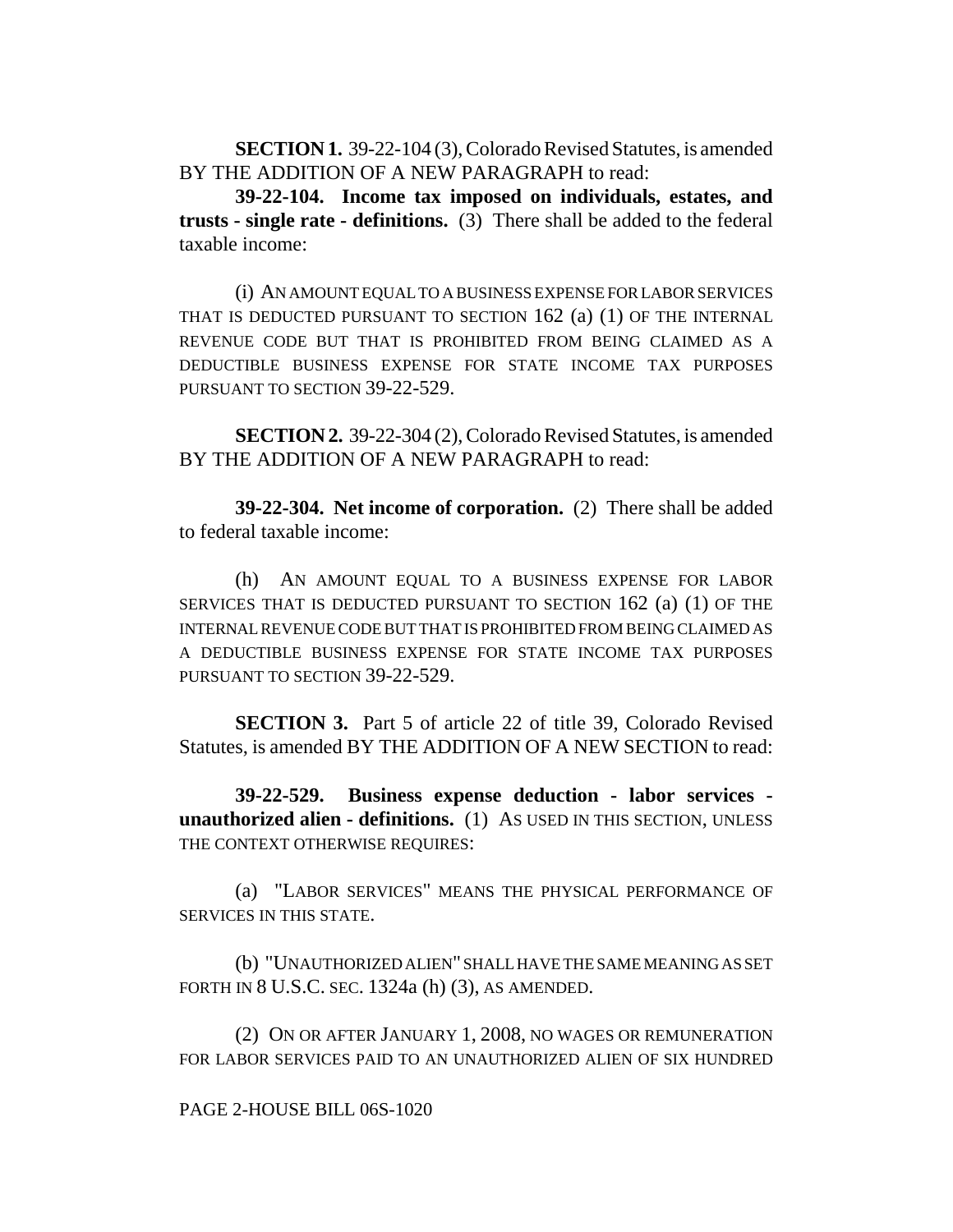DOLLARS OR MORE IN A YEAR SHALL BE CLAIMED AS A DEDUCTIBLE BUSINESS EXPENSE FOR STATE INCOME TAX PURPOSES BY A TAXPAYER WHO, AT THE TIME THE TAXPAYER HIRED THE UNAUTHORIZED ALIEN, KNEW OF THE UNAUTHORIZED STATUS OF THE ALIEN. THE PROVISIONS OF THIS SUBSECTION (2) SHALL APPLY REGARDLESS OF WHETHER AN INTERNAL REVENUE SERVICE FORM 1099-MISC IS ISSUED IN CONJUNCTION WITH THE WAGES OR REMUNERATION.

(3) THIS SECTION SHALL NOT APPLY TO:

(a) ANY BUSINESS DOMICILED IN THE STATE THAT IS EXEMPT FROM COMPLIANCE WITH FEDERAL EMPLOYMENT VERIFICATION PROCEDURES UNDER FEDERAL LAW THAT MAKES THE EMPLOYMENT OF UNAUTHORIZED ALIENS UNLAWFUL;

(b) ANY INDIVIDUAL HIRED BY THE TAXPAYER BEFORE THE EFFECTIVE DATE OF THIS PARAGRAPH (b);

(c) ANY TAXPAYER WHERE THE INDIVIDUAL BEING PAID IS NOT DIRECTLY COMPENSATED OR EMPLOYED BY THE TAXPAYER; OR

(d) WAGES OR REMUNERATION PAID FOR LABOR SERVICES TO ANY INDIVIDUAL WHO HOLDS AND PRESENTS TO THE TAXPAYER A VALID LICENSE OR IDENTIFICATION CARD ISSUED BY THE DEPARTMENT OF REVENUE.

(4) THE EXECUTIVE DIRECTOR IS AUTHORIZED TO PRESCRIBE FORMS AND PROMULGATE RULES THAT ARE NECESSARY TO ADMINISTER THIS SECTION.

**SECTION 4. Refer to people under referendum.** (1) This act shall be submitted to a vote of the registered electors of the state of Colorado at the next election for which it may be submitted, for their approval or rejection, under the provisions of the referendum as provided for in section 1 of article V and section 20 of article X of the state constitution, and in article 40 of title 1, Colorado Revised Statutes. Each elector voting at said election and desirous of voting for or against said act shall cast a vote as provided by law either "Yes" or "No" on the proposition: "SHALL STATE TAXES BE INCREASED ONE HUNDRED FIFTY THOUSAND DOLLARS ANNUALLY BY AN AMENDMENT TO THE COLORADO REVISED STATUTES THAT ELIMINATES A STATE INCOME TAX BENEFIT FOR A BUSINESS

PAGE 3-HOUSE BILL 06S-1020